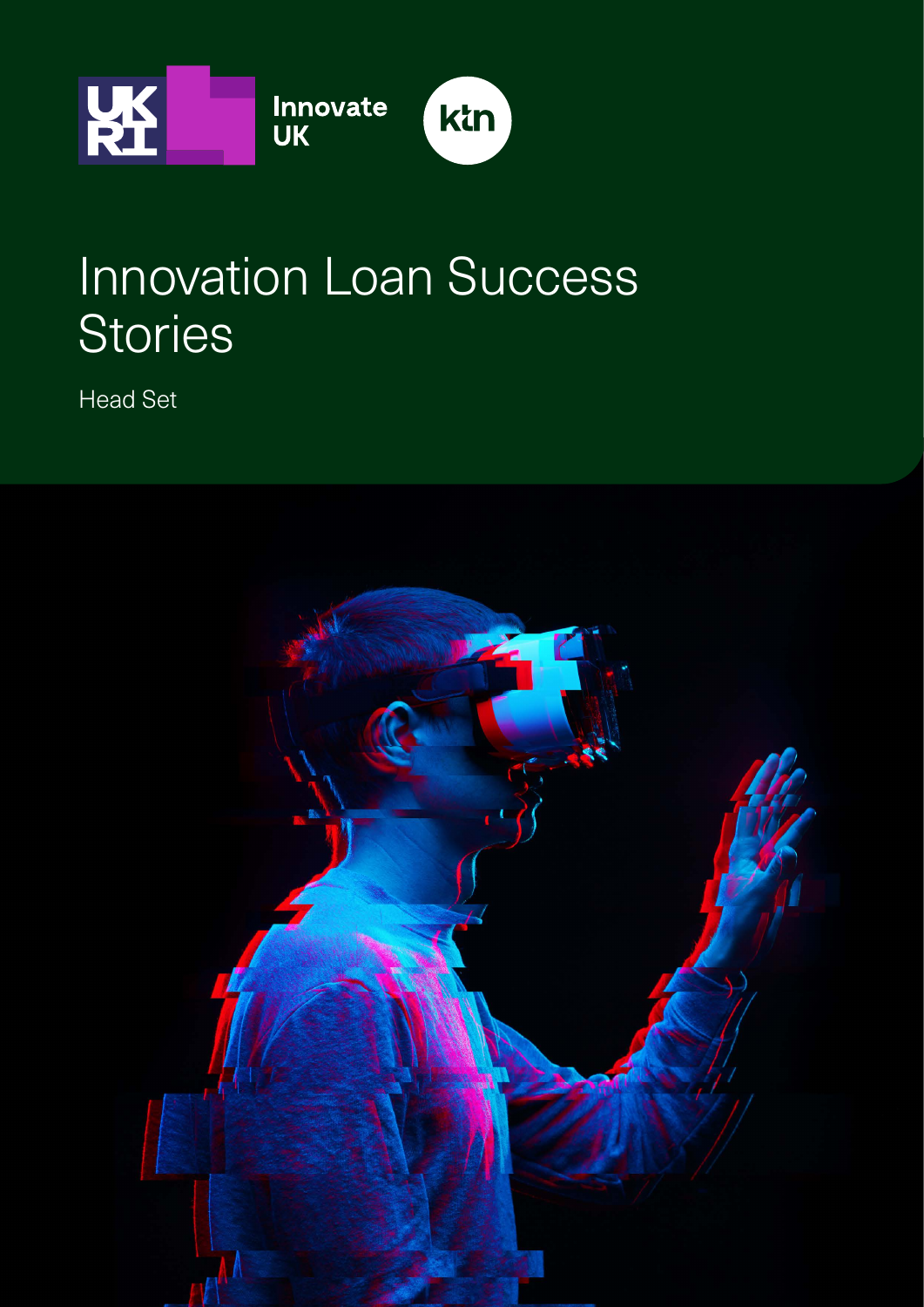We live in a world of evolving threats, from a global pandemic to civil unrest and a relentless stream of online hostilities. Head Set's vision is to build a safer and more resilient generation of journalists, humanitarians and first-responders using cutting edge virtual reality training and emotion-sensing technology.

Founded by former journalists Kate Parkinson and Aela Callan, Head Set offers innovative immersive masterclasses based on their own experiences of feeling under prepared in dangerous situations. This is revolutionising the way people with high-risk jobs train.

Having spent a decade as a foreign correspondent covering some of the world's worst conflicts, Kate has firsthand experience of how existing training doesn't adequately prepare journalists for the physical, mental and emotional traumas they face while reporting.

The trouble is, it's really hard to prepare for that in training. News organisations send journalists on three or five day hostile environment courses in the countryside where they are subjected to exploding fireworks and pretend kidnappings. These courses, and the basic premise behind them, have changed little since they began after the Gulf War. Some are decent and the first aid training is always useful, but they are highly militaristic and western centric.

In 2011, Kate was covering the civil war in Libya when her cameraman and husband Olivier Sarbil was hit by a rocket propelled grenade. It was a miracle that he survived. Kate spent the next 6 years surviving PTSD, tortured by the knowledge that, as Olivier lay there blown to pieces on the back of a pick-up truck, she was unable to do anything; she couldn't recall her first aid training, who to call on the newsdesk, or even how to speak.

Security managers and news directors freely admit that this style of training is no longer fit for purpose. Not only do journalists often resent having to do it, it simply does not reflect the diversity of newsrooms today, nor the breadth of new threats that journalists face.

Head Set is addressing this problem head on, providing a new way of training and better access to mental and emotional support for those who risk their lives doing dangerous work.

### Introduction to Head Set

# Innovate UK and Innovate UK KTN have been with us every step of the way!

Co-Founder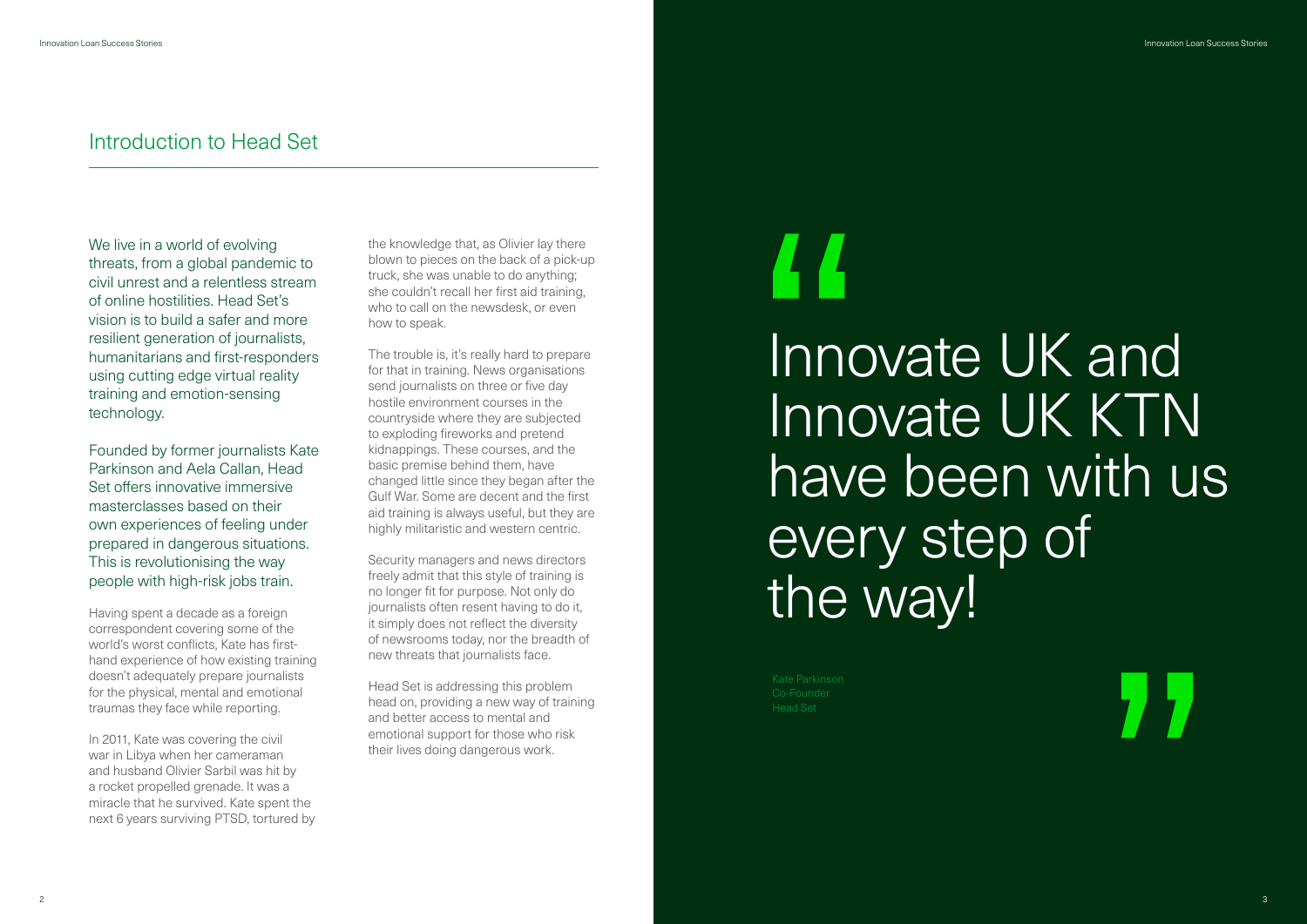

#### Head Set's Innovation Loan Journey

The Innovation Loan is allowing Head Set to develop new scenarios for journalists as well as humanitarians who also must prepare for frontline activities. In addition, the loan funding will bring to market a self awareness tool that helps participants regulate their emotions using real-time biometric feedback on fully mobile VR headsets. This will pave the way for more individualised and effective training programmes using immersive technology.

As a result of the Innovation loan Head Set has been able to hire a CTO, a Head of Operations and a Junior Developer. Head Set also plan to hire someone with experience in the humanitarian sector as they expand into their second tier market. Towards the end of the project period they will look to hire a salesperson to support commercialization.

With a Design Foundations grant Head Set were able to validate their idea that the way journalists are trained needs to change. They took a proof of concept virtual reality simulation to market with funding from a Smart grant. With the Innovation loan they are continuing their research and development of using real-time feedback, including biometrics, to increase self-awareness and help participants regulate their emotions during high stress moments, and will be expanding into new markets. Kate Parkinson is also a recipient of the Women in Innovation Awards 2021.

Head Set is a female-led business operating in two very male dominated industries hostile environment training and immersive tech. Having a diverse point of view means Head Set is creating highly differentiated products which have the potential to radically disrupt the way people with high-risk jobs train and the way organisations think about preparing their staff for risk.

## Innovate UK & Innovate UK KTN's Role